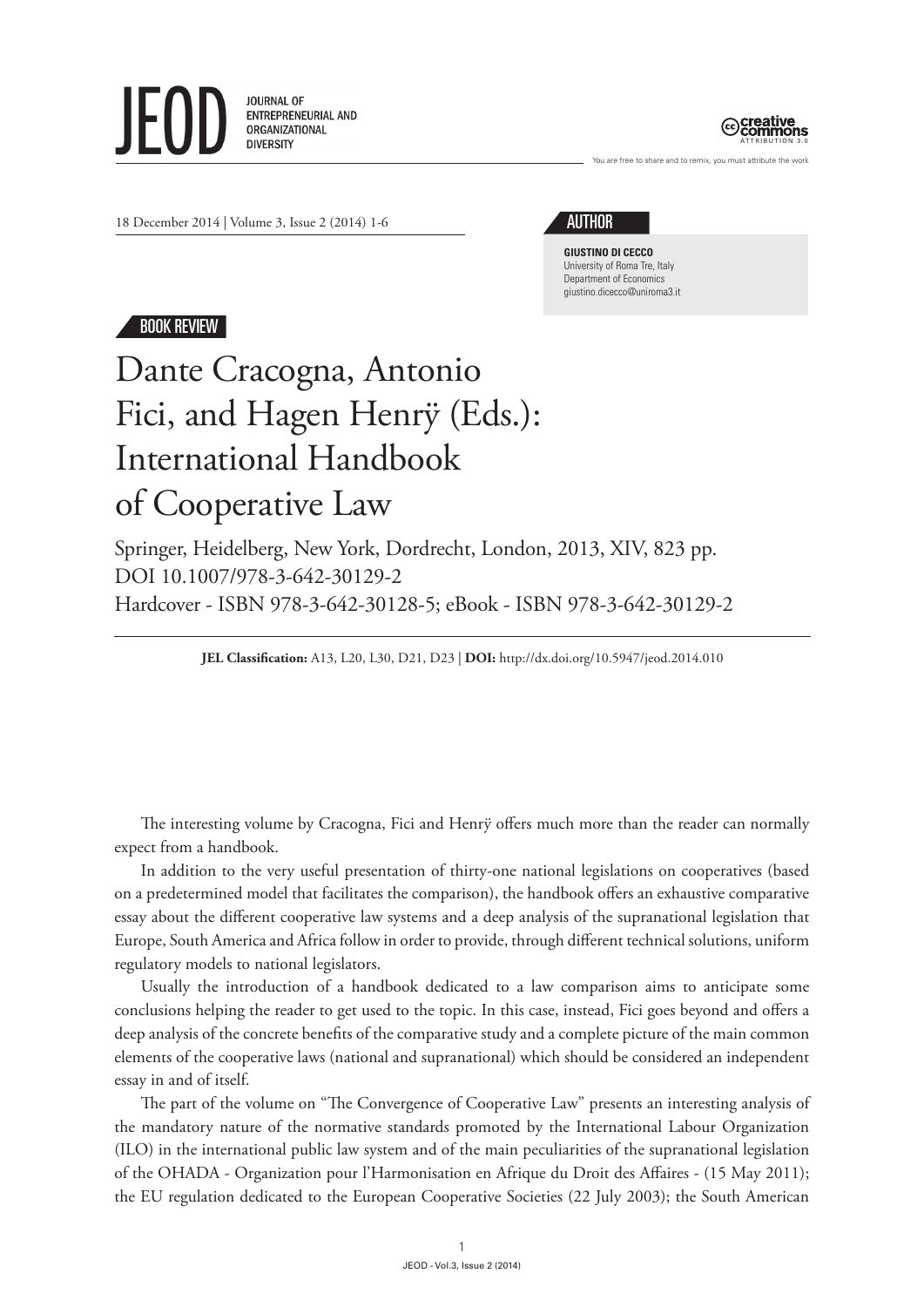Cooperative Statute approved on 28 April 2009 by the Mercosur Parliament; and lastly the framework legislation approved by the International Cooperative Alliance for the Americas in July 2009.

As the right frame of a valuable painting highlights and does not overshadow the work of art, in the same way the first two hundred pages of the international handbook accurately introduce the analysis of the national legislations while also creating a solid foundation for the following normative data collection without reducing its importance.

The following six hundred pages dedicated to the analysis of thirty-one national cooperative laws offer a large number of ideas and solutions useful for every future study of the topic. This begins with the significant statistical data showing that in one-third of the normative systems analyzed, the cooperative companies (thanks to their contribution to create "a better world" according to the slogan of the United Nations International Year of Cooperatives 2012) are constitutionally recognized, as in article 45 of the Italian Constitution of 1948 (e.g. the fundamental Charter of Mexico 1917, Peru 1920, Turkey 1961, Russia 1993 and India 2012).

The overview offered to the reader, whether he is an economic operator or a scholar in law, is not as heterogeneous as one would expect coming from such different experiences in the cultural and normative traditions. This is a tangible proof of the positive effects of the normative harmonization led by the supranational organizations and also of the existence of cooperative "natural" rules which are identically adopted everywhere.

Therefore, the differences and peculiarities of the normative solutions adopted mainly catch the attention of those who are used to managing the typical problems of the cooperative companies.

In order to have a perfect example of the profound differences existing in the analyzed legislations, it is sufficient to compare the first two chapters dedicated to the Argentinean regulation and the Australian law. While the first system consists of a modern and coherent cooperative legislation, the second one is divided into a disharmonious and fragmented system of federal and national laws still unable to offer a clear definition of a cooperative company (considered a "vague concept"). Nevertheless, both legislations present interesting solutions to be taken into account.

The Argentinean regulation deserves attention for: *i)* the recent law regarding the "workers buy out" (Law nr. 26684 of 2011) for bankruptcy enterprises *(empresas recuperadas)*; *ii)* the clear rule that allows the admittance of new members only if this is compatible with the state of the economic activity*; iii)* the rule that limits the immediate payment of the unwinding share in case of withdrawal *ad nutum* only if the total amount does not exceed five percent of the share capital (with the postponement of the remaining part of the debt); *iv)* the chance that the bylaw set rules in order to fix an obligatory ratio between the use of the mutual services and the participation to the corporation stock; *v)* the law imposing the destination to indivisible reserve of the profit coming from activities with third parties and also of the capital gains originated from property asset transfers.

On the other hand, also the less innovative Australian legislation set noteworthy original rules, like, for example, those that *i)* restrict the vote in the general meetings only to the active shareholders according to an operative standard defined by the bylaw; and *ii)* impose the postal vote of the shareholders for all decisions related to the transformation of the cooperative.

If the ideas and solutions offered by the first two legislative systems analyzed definitely catch the reader's attention, the rest of the book continues to be a progressive discovery of a treasure trove of interesting normative rules, as the following points, which deserve particular attention, clearly demonstrate:

i. the Canadian option (similar to Italian law) to allocate mutual returns not only issuing new stocks, but also issuing new social loans debt securities (p. 305);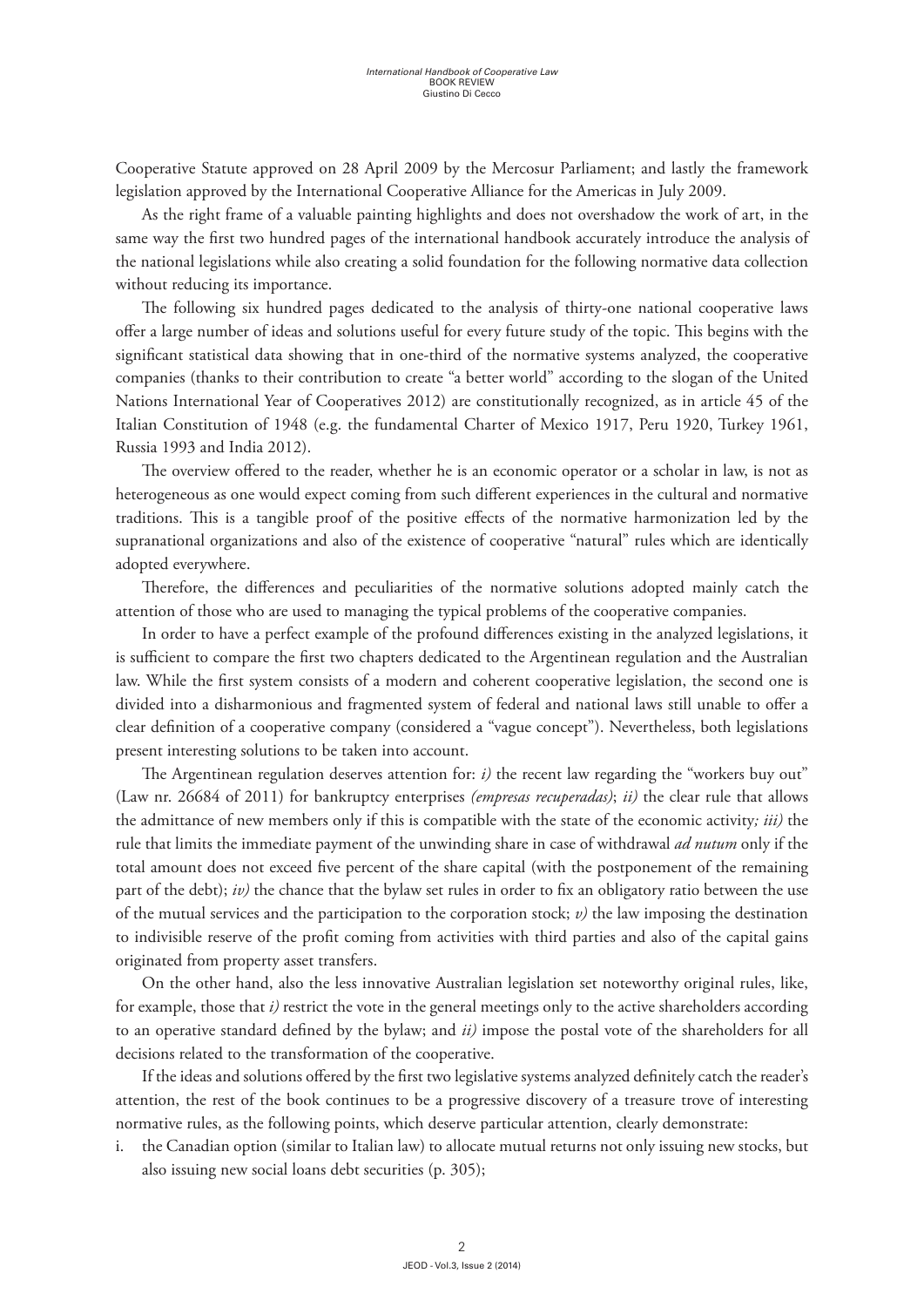- ii. the innovative Colombian regulation, in particular Legislative Decree nr. 1333 of 1989 on the "precooperatives" by which legal entities that do not have either the required technical capacity or the minimum number of members to create a cooperative, but established to become, thanks to the support of the *entitad promotora*, a "normal" cooperative in five years, or to be dissolved (p. 364);
- iii. the "one member cooperative" (i.e. a cooperative with only one member) in the Finnish law (p. 382), in the Danish law (p. 576) and in the Dutch law that also allows the unique member to be a legal entity so as to facilitate financial transactions (p. 548);
- iv. the worthy French idea of "the collective interest cooperative company" that, on the model of Italian Law nr. 381/1991, regulates the organizations which are clearly multi-stakeholders with five different member categories (workers, users, volunteers, public authorities and investors) excluding any mutual returns of the mandatory entire allocation of the surplus to profit or reserve (p. 400);
- v. the German rule that allows the bylaw to regulate a partly fixed share capital (p. 420);
- vi. the Peruvian normative which limits the share capital decrease to a maximum of ten percent per year (p. 596);
- vii. the Indian (p. 458) and the Peruvian (p.600) rule that imposes the approval of the annual budget by the shareholders' general meeting;
- viii.the Polish normative which limits the maximum number of members in the social cooperatives to fifty, in order to assure the direct democratic control of the organization (p. 618);
- ix. the Spanish rule that provides the "tacit approval" of the requests of admittance not expressly refused within three months (p.709);
- x. the Uruguayan bankruptcy law which regulates the already mentioned "workers buy out" (p.790).

Besides these breakthrough rules, the handbook also offers interesting solutions for the cooperative normative traditional problems of democracy and mutuality.

Regarding the issue of the concrete participation of the members to the general meetings, it is easy to see how aside from some drastic solutions, such as the clear Indian prohibition of the "proxy votes*"*, the problem is diffusely perceived and solved in different ways.

In fact, on the one hand we must consider the Brazilian rule, introduced in 2012, imposing the mandatory participation of the worker-members to all the general meetings (p. 281), along with the Indian regulation which states the proxy rule ban and the exclusion of the members who do not attend three consecutive general meetings (p. 455).

On the other hand, the ideas that deserve mention are the aforementioned Australian law, which allows only the "active members" to vote according to an operative standard defined by the bylaw (p. 217), the Chilean rule (only for special agricultural cooperatives and for special cooperatives of power supply) that allocates respectively one-third of votes per person, one-third of votes based on the participation to mutualistic activities and one-third in proportion to the invested share capital (p. 329), as well as the US rule present in several states statutes which allows the bylaw to choose between the democratic vote and the mutualistic one ("patronage-based voting": pp.764-771).

In contrast, only the German law regulates the supremacy principle of the direct democracy rather than the indirect one: the members representing one-tenth of the shareholders have the right to demand that the decision taken by the assemblies delegates is put to a new vote in the general meeting (p.422).

Regarding the election of the board of directors and of the auditing organ, the legislative solutions imposing the secret ballot (stated in Hungary, p. 439, and in Poland, p. 624) and the annual renewal of one-third of the board members (stated in Peru, p. 600) also deserve particular attention. However, the dual rule of the Mexican law also must be taken into account, as it allows the directors to be re-elected for a new five-year mandate only with a majority of two-thirds of the votes, and then further imposes the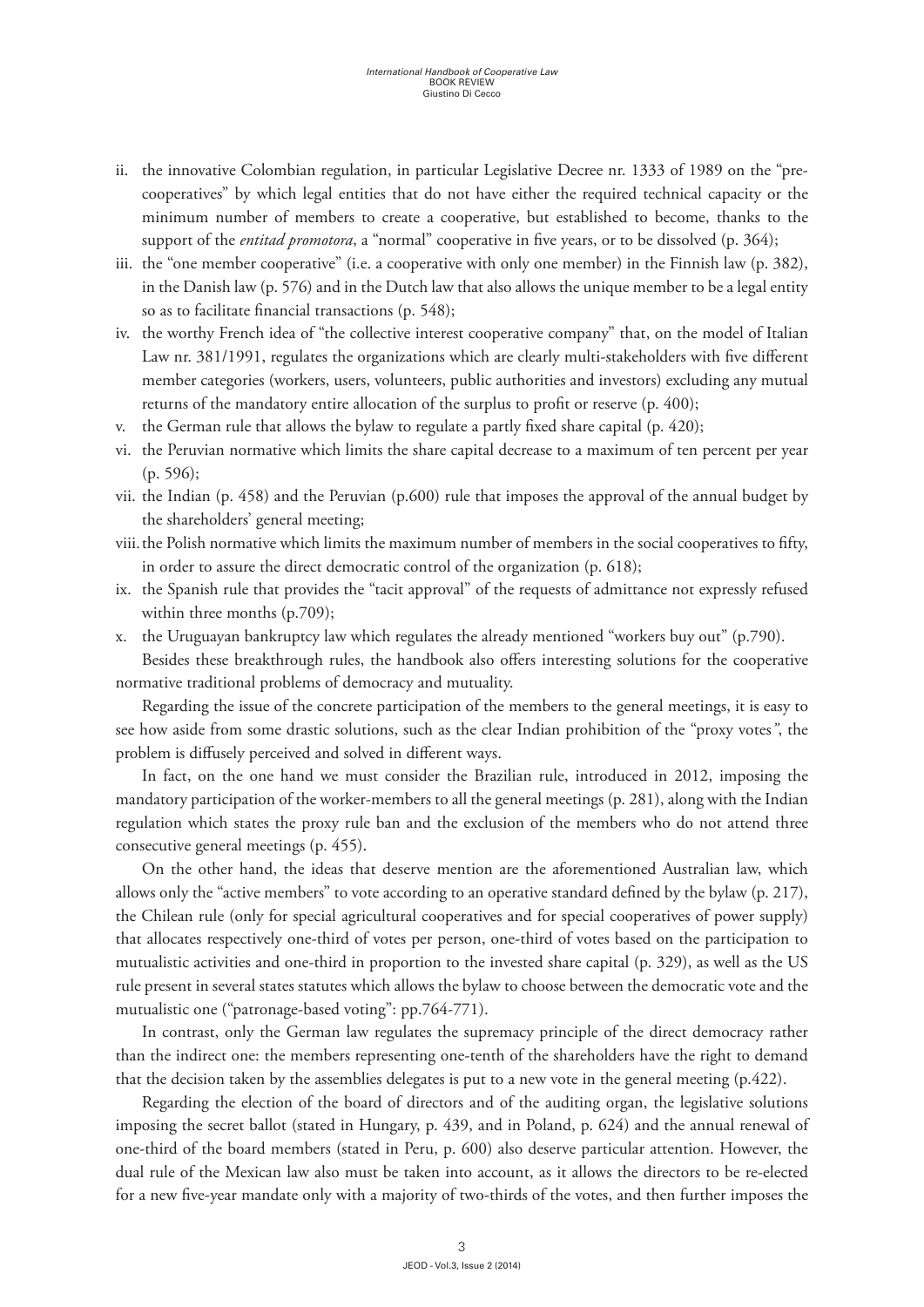designation of a surveillance council when one-third of the votes are dissenting in a director's election (p. 534). Thereby there is no country that provides a rule similar to the one introduced in Italy in 2003 (but cancelled before its entry into force), which imposed a legal limit to the re-election of the directors.

Regarding the modification of the mutual purpose, besides the numerous prohibitions of conversion (stated in Argentina, p. 1936; Austria, p. 246; Colombia, p. 369; and Portugal, p. 650), it must again be noted that Australia requires the "special postal vote" (p. 224) for such a decision, Belgium requires the partners unanimous consent (p. 264), while France and Uruguay only allow this when it is the only solution to save the cooperative from financial difficulties (p. 407).

However, all the main innovations in terms of mutualistic aim come from Northern Europe.

Following the example of the Dutch law of 1989 that initially provided the assumption of a "holding cooperative" that does not carry out any direct activity with its members; three other legislations provide the "indirect mutuality" allowing that the mutual transaction with the cooperative members can occur, not only directly with the cooperative, but also indirectly through subsidiaries. This is the case of the new article 124.1 of the French Commerce Code introduced in 2001 (p. 410), of the Finnish law of 2002 where the transaction between the cooperative members and a subsidiary is considered mutualistic if the cooperative held at least fifty-one percent of the share capital of the subsidiary (pp. 378-379), and of the Norwegian law reformed in 2007 which contains (art.1, par 3., Cooperative Act, 29 June 2007, nr. 81) a clear definition of this peculiar mutuality providing that "A cooperative society also exists if the interests of the members […] are promoted through the members' trade with an enterprise, which the cooperative society owns alone or together with other cooperative societies, including a secondary cooperative […]" (p. 567).

The idea should be further studied even in other national systems, especially where the spin-off of the cooperative's assets to a for-profit subsidiary can be a useful solution for the mutualistic crisis. In this way the (new) mutualistic holding will have more chances to get loans granted by the subsidiary's shares or, simply, new risk capital from those who are interested in the activity but do not trust the cooperative governance.

In Italy, a similar operation raises several serious problems considering, from the one hand, the sure inapplicability to the for-profit subsidiary of the specific rules dedicated to labour cooperatives (Law nr. 142/2001) and to social cooperatives (Law nr. 381/1991) and, from the other hand, the possibility that the (holding) cooperative should be penalized (even with the compulsory dissolution of the organization: art. 2545 *septiesdecies* c.c) for the absence of a (direct) mutual aim.

Under a different aspect, it must be noted that in many jurisdictions the possibility to exclude the members who do not participate in the mutual activity is clearly stated. This is the case in the aforementioned Australian law, which allows the board to exclude the members who have been inactive for three years (unless they pay, in the non-distributing cooperatives, a subscription annual fee to obtain the "active membership status": p. 217). This is also the case of the Indian law which states that a member can be "disqualified" if he uses the mutual service below the minimum level specified in the by-laws (p. 455); of the Japanese law in which it is stated that a member can be expulsed if he does not use the cooperative facilities for an unreasonable period of time (p. 514); and of the South Korean law that allows the exclusion of the member who has not used the mutual services for the maximum period specified in the articles of association (p. 659).

Finally, a special mention goes to the several normative rules that—more generally than the Italian legislation for the financial crisis of the workers cooperatives (art. 6, Law n. 142/2001)—expressly allow the general assembly to impose additional obligatory payments to the members. In Chile, the general assembly can force the member to pay new participation shares and other additional fees, according to the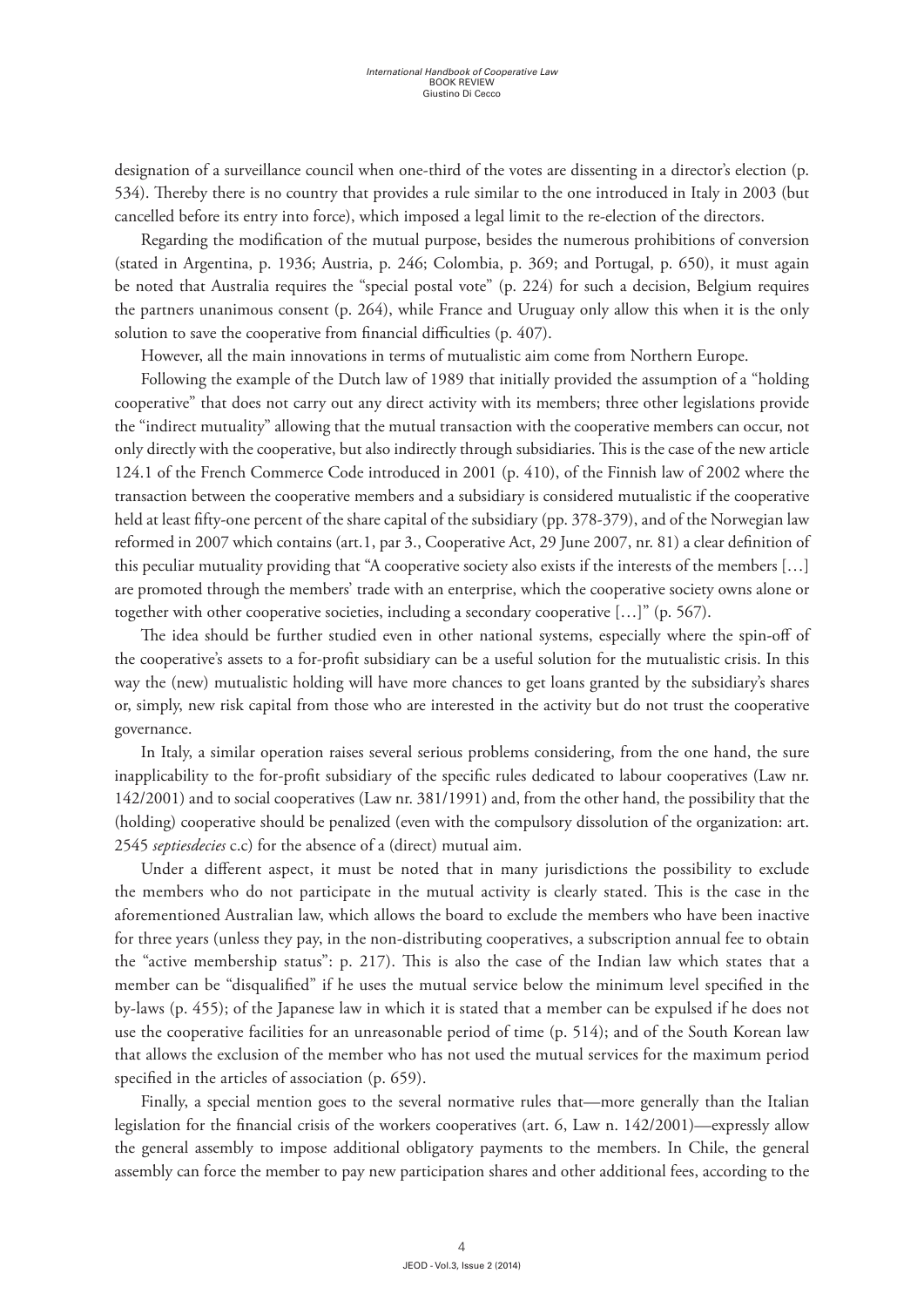provisions of the bylaw, for the financing of the ordinary and extraordinary expenses (p. 327). In Finland, it is stated that the general assembly may impose, if the bylaw provides for that possibility, extraordinary payments (non-recoverable unless otherwise stipulated in the bylaw) necessary to cover a need during normal operations (p. 386). In the Netherlands, the bylaw can impose on members the obligation to participate in an equity funding arrangement (p. 550) or, in agricultural cooperatives, also to finance the activity through (obligatory) long-term loans (p. 552). In Turkey, the additional payments must only be used for closing balance deficits (p. 726). Only in Russia, the law states that the members of consumer cooperatives are obliged to cover the sustained losses making new contributions within three months after the annual accounting document approval (pp. 678-679).

To conclude, there are several established reasons to invite the authors to continue this fascinating comparative study which has been produced in such a brilliant way, perhaps enriching the work with a homogeneous digital database including the analyzed legislative texts and, where possible, displaying a comparative collection of economic data related to the cooperative systems of the different countries.